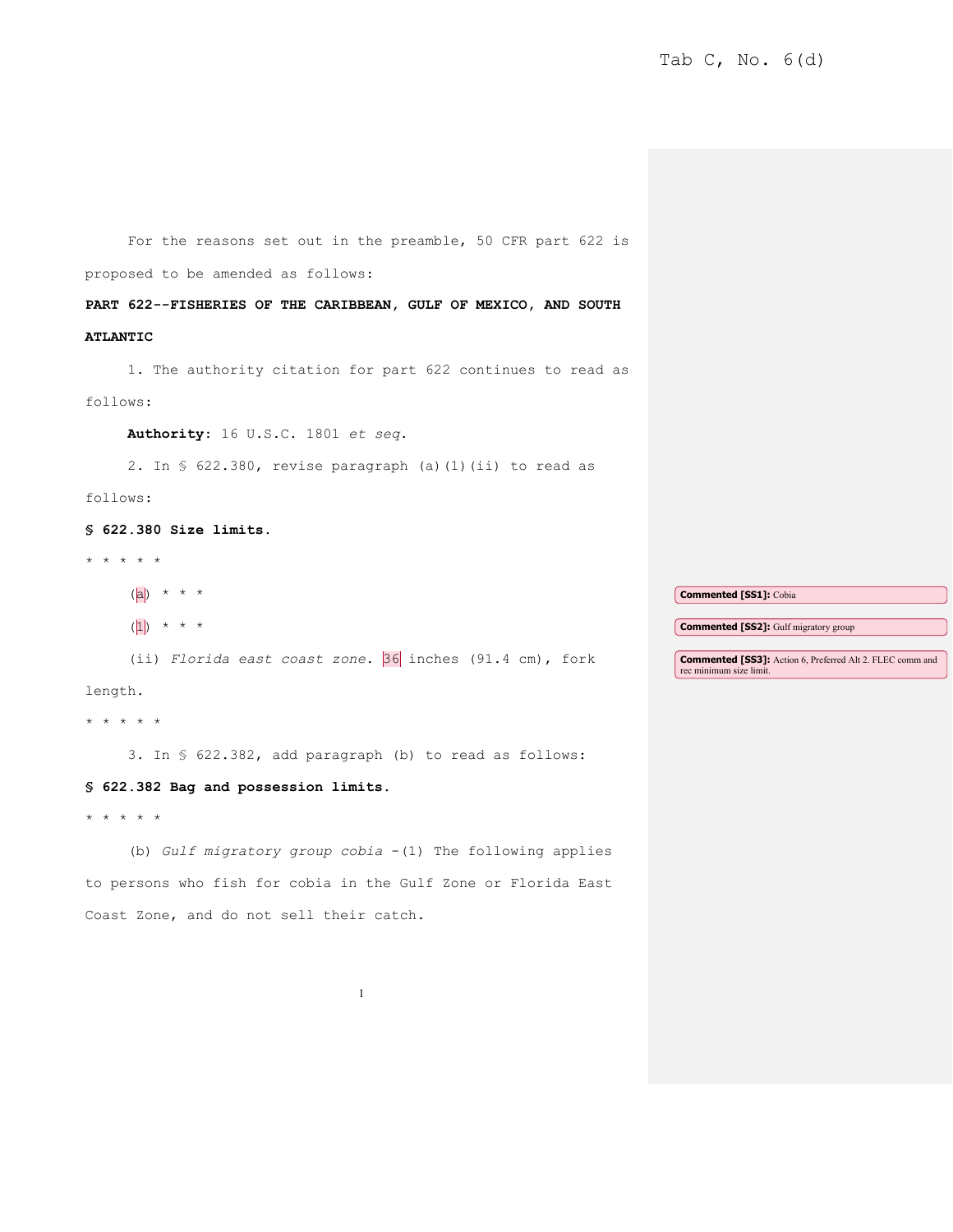(i) 1 fish per person per day, not to exceed 2 fish per vessel per trip. (2) [Reserved] **§ 622.383 [Amended]** 4. Remove and reserve § 622.383. 5. In § 622.384, revise paragraphs (d)(1) and (e)(2) to read as follows: **§ 622.384 Quotas.** \* \* \* \* \* (d)  $* * * *$ (1) *Gulf migratory group* – (i) *Gulf zone*. For the 2021 fishing year, the stock quota for the Gulf migratory group of cobia in the Gulf zone is 1,326,780 lb (601,817 kg). For the 2022 fishing year, the stock quota is 1,474,200 lb (668,686 kg). For the 2023 fishing year and subsequent fishing years, the stock quota is 1,564,920 lb (709,836 kg). (ii) *Florida east coast zone*. The following quotas apply to persons who fish for cobia and sell their catch. For the 2021 fishing year the quota is 69,264 lb (31,418 kg). For the 2022 fishing year the quota is 76,960 lb (34,908 kg). For the 2023 fishing year and subsequent fishing years the quota is 81,696 lb (37,057 kg). **Commented [SS4]:** Action 4, Preferred Alt 2. Gulf Zone ACTs (quotas) **Commented [SS5]:** FLEC "commercial" quota (ACL) **Commented [SS6]:** Action 3, Preferred Alt 3. FLEC zone quota/ACL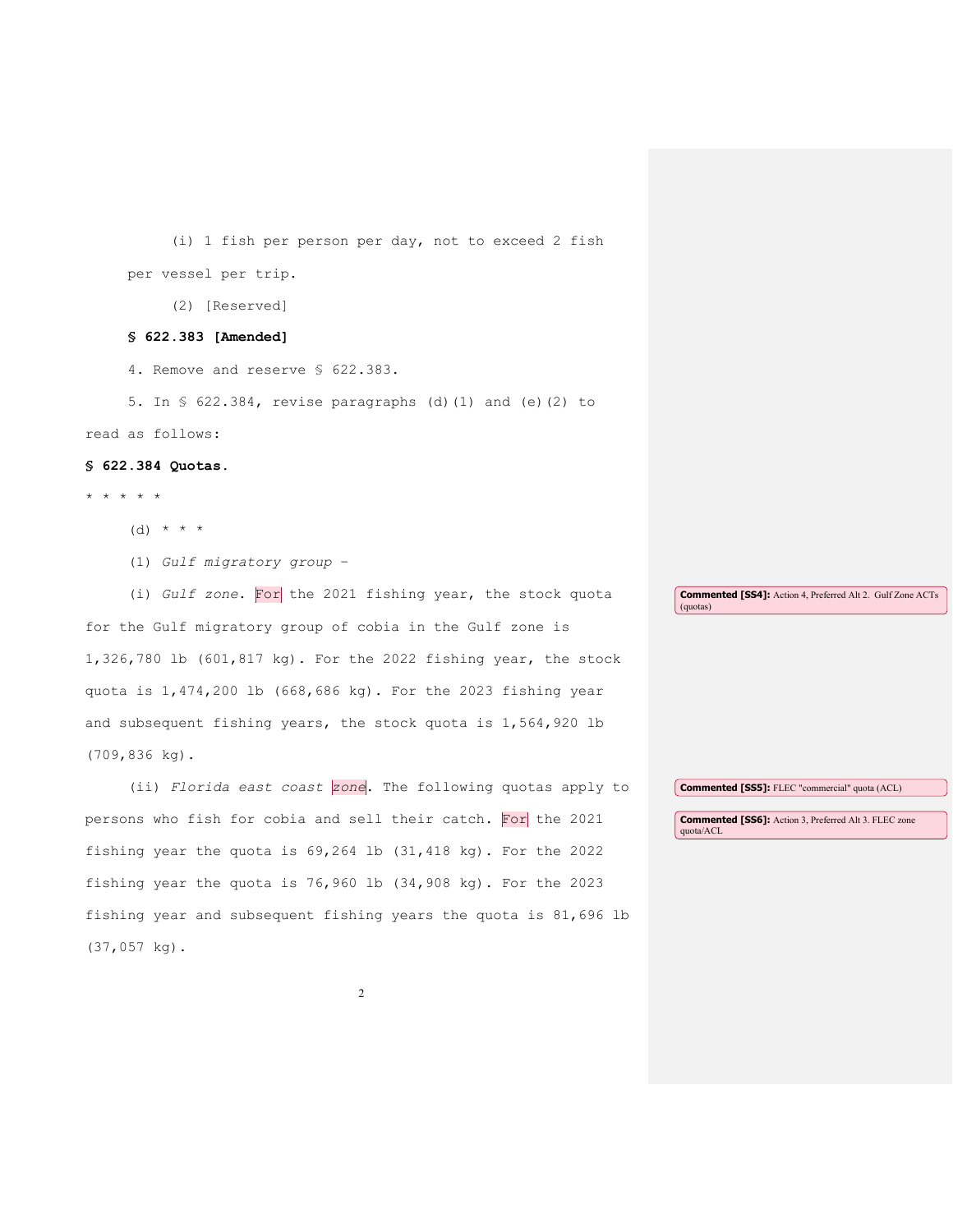\* \* \* \* \*

 $(e)$  \* \* \*

(2) The sale or purchase of king mackerel, Spanish mackerel, or cobia of the closed species, migratory group, zone, or gear type is prohibited, including any king or Spanish mackerel taken under the bag and possession limits specified in § 622.382(a), or cobia taken under the bag and possession limits specified in § 622.382(b). The prohibition on the sale or purchase during a closure for coastal migratory pelagic fish does not apply to coastal migratory pelagic fish that were harvested, landed ashore, and sold prior to the effective date of the closure and were held in cold storage by a dealer or processor.

6. In § 622.385, add paragraph (c) to read as follows: **§ 622.385 Commercial trip limits.** 

\* \* \* \* \*

- (c) *Cobia -*
- (1) [Reserved]

(2) *Gulf migratory group -* The following trip limit applies to persons who fish for cobia and sell their catch.

(i) *Gulf and Florida East Coast Zones*. Cobia in or from the EEZ may be possessed or landed in amounts not exceeding 1 fish per person and 2 fish per vessel. **Commented [SS7]:** Action 5, 5.1, 5.2 Pref Alternatives 2/2b, 4/4a commercial limits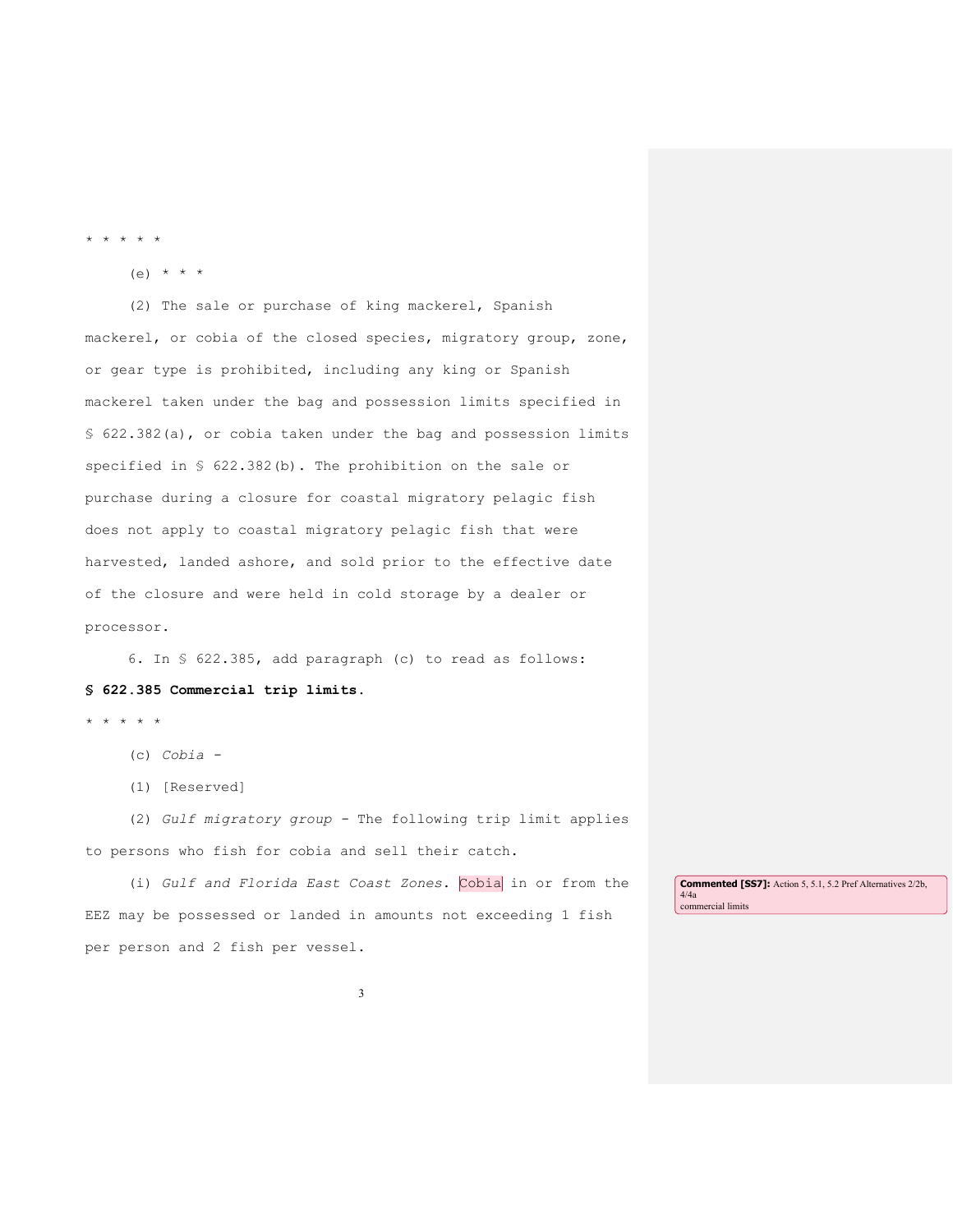(ii) [Reserved]

7. In § 622.386, revise paragraph (c) to read as follows:

## **§ 622.386 Restrictions on sale/purchase**

\* \* \* \* \*

(c) King or Spanish mackerel harvested in or from the Gulf, Mid-Atlantic, or South Atlantic EEZ may be first received by a dealer who has a valid Federal Gulf and South Atlantic dealer permit, as required under § 622.370(c)(1), only from a vessel that has a valid Federal commercial vessel permit for king or Spanish mackerel, as required under § 622.370(a), or a valid Federal charter vessel/headboat permit for coastal migratory pelagic fish, as required under § 622.370(b).

\* \* \* \* \*

8. In § 622.388, revise paragraph (e)(1)(ii), (e)(2)(ii)(A), and (e)(2)(iii) to read as follows:

**§ 622.388 Annual catch limits (ACLs), annual catch targets (ACTs), and accountability measures (AMs).**

\* \* \* \* \*

 $(e)$  \* \* \*

 $(1)$  \* \* \*

(ii) The stock ACLs for Gulf migratory group cobia in the Gulf zone are 1,474,200 lb (668,686 kg) for 2021, 1,638,000 lb (742,984 kg) for 2022, and 1,738,800 lb (788,706 kg) for 2023 **Commented [SS9]:** Gulf migratory group Gulf Zone **Commented [SS10]:** Action 2, Preferred Alt 3 Gulf zone stock ACL

**Commented [SS8]:** From Am 32, Ch 3.

NMFS has determined that the dealer limitation in section 622.386(c) is inconsistent with the requirement in section 622.386(b) for Gulf Group Cobia on all federally permitted vessels to be sold to a federally permitted dealer, as well as with the Gulf and South Atlantic Council's Generic Amendment (GMFMC and SAFMC 2013) that created the federal Gulf and South Atlantic dealer permit. Therefore, NMFS intends to correct the regulations at 50 C.F.R. 622.386(c) to make the restriction applicable only to king and Spanish mackerel rather than CMP generally. This will allow federally permitted dealers to accept Gulf Group Cobia harvested from the EEZ from any vessel regardless of permit status.

This text has been revised from being described as CMP in general to specifically KM and SM. The rest of paragraph (c) remains unchanged.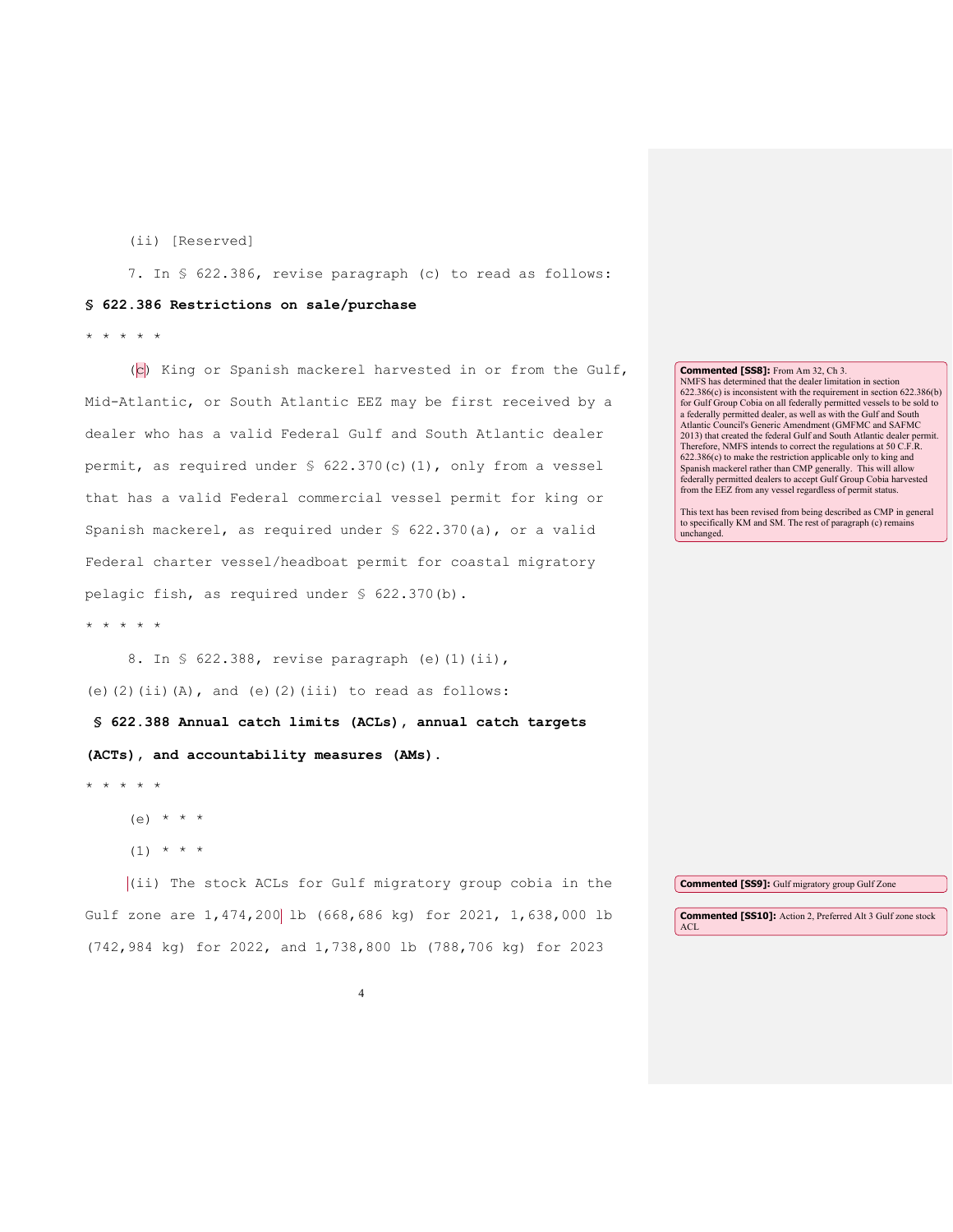| and subsequent fishing years.                                    |                                                                                                                |
|------------------------------------------------------------------|----------------------------------------------------------------------------------------------------------------|
| (2)<br>$\star$ $\star$ $\star$                                   | <b>Commented [SS11]:</b> FL East Coast Zone                                                                    |
| $(\overline{\text{iii}})$ * * *                                  | <b>Commented [SS12]:</b> FLEC not sold cobia                                                                   |
| (A) If the sum of cobia landings that are sold and not           |                                                                                                                |
| sold, as estimated by the SRD, exceeds the stock ACL, as         |                                                                                                                |
| specified in paragraph (e)(2)(iii) of this section, the AA will  |                                                                                                                |
| file a notification with the Office of the Federal Register, at  |                                                                                                                |
| or near the beginning of the following fishing year to reduce    |                                                                                                                |
| the length of the following fishing season by the amount         |                                                                                                                |
| necessary to ensure landings may achieve the applicable ACT, but |                                                                                                                |
| do not exceed the applicable ACL in the following fishing year.  |                                                                                                                |
| Further, during that following year, if necessary, the AA may    |                                                                                                                |
| file additional notification with the Office of the Federal      |                                                                                                                |
| Register to readjust the reduced fishing season to ensure        |                                                                                                                |
| harvest achieves the ACT but does not exceed the ACL. The        |                                                                                                                |
| applicable ACTs for the Florida east coast zone of cobia are     | <b>Commented [SS13]:</b> Action 4, Preferred Alt 2, FLEC<br>recreational ACTs. In landed weight (round/gutted) |
| 716,882 lb (325,172 kg) for 2021, 796,536 lb (361,303 kg) for    |                                                                                                                |
| 2022, and 845,554 lb (383,537 kg) for 2023 and subsequent        |                                                                                                                |
| fishing years. The applicable ACLs for the Florida east coast    | <b>Commented [SS14]:</b> Action 3, Preferred Alt 3. FLEC Zone<br>"recreational" ACL.                           |
| zone of cobia are 796,536 lb (361,303 kg) for 2021, 885,040 lb   |                                                                                                                |
| (401,447 kg) for 2022, and 939,504 lb (426,152 kg) for 2023 and  |                                                                                                                |
| subsequent fishing years.                                        |                                                                                                                |
| * * *                                                            |                                                                                                                |
|                                                                  |                                                                                                                |

5